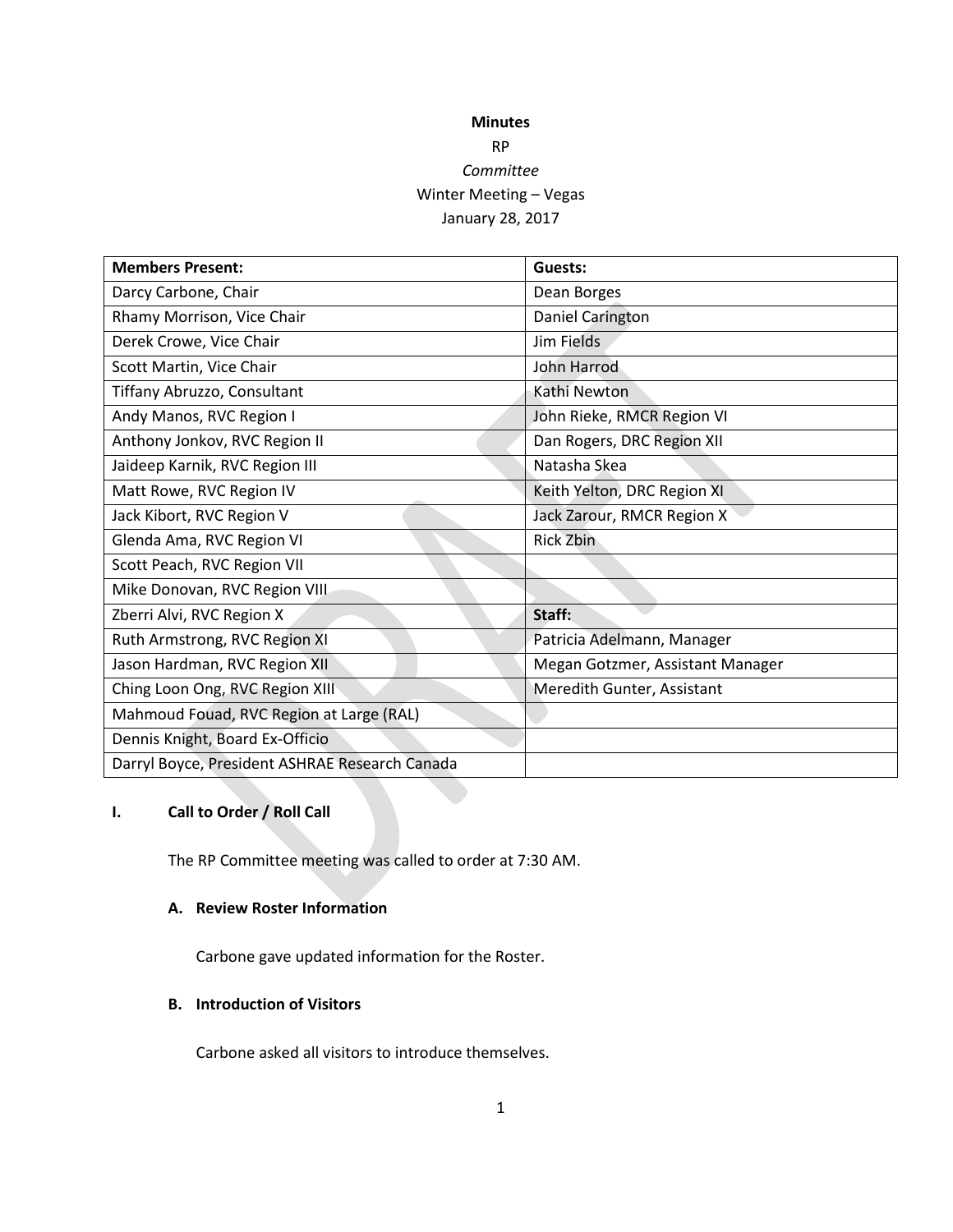Fields thanked the committee for working with endowments, scholarships, and other funds. It really has boosted ASHRAE and their reserves. He told the RP Committee they are the engine that makes everything run.

### **II. Review of the Agenda**

Adelmann handed out updated attachments to the Agenda and explained what all was included: her Manager's Reports, handouts for agenda items marked with an H, and current regional results.

### **III. 2016-17 MBO Update**

Carbone announced Centralized Training numbers were down, but that is attributed to the joint Region XIII and RAL CRC and the low attendance from chairs in RAL. Fouad asked if RAL's Full Circle deadline could be extended to the Winter Meeting because many chapters will bring cash with them to the meeting.

### **IV. Approval of Minutes (6/15)**

**Karnik moved and Peach seconded that**

**1) The minutes from the Annual Meeting in St. Louis be approved.**

### **Vote 15:0:0 CNV MOTION PASSED**

### **V. Representative Remarks**

**A. Coordinating Officer**

Not Present.

**B. BOD Ex-Officio**

Knight told the Committee they should be proud because RP is the fuel in the engine that makes everything run. He explained as the Board Ex-O he has an obligation the give information from the Board and to take concerns from the Committee to the Board on their behalf. Knight gave a few statistics on how well this meeting is going and mentioned ASHRAE focus is being a global Society.

**C. ARC President**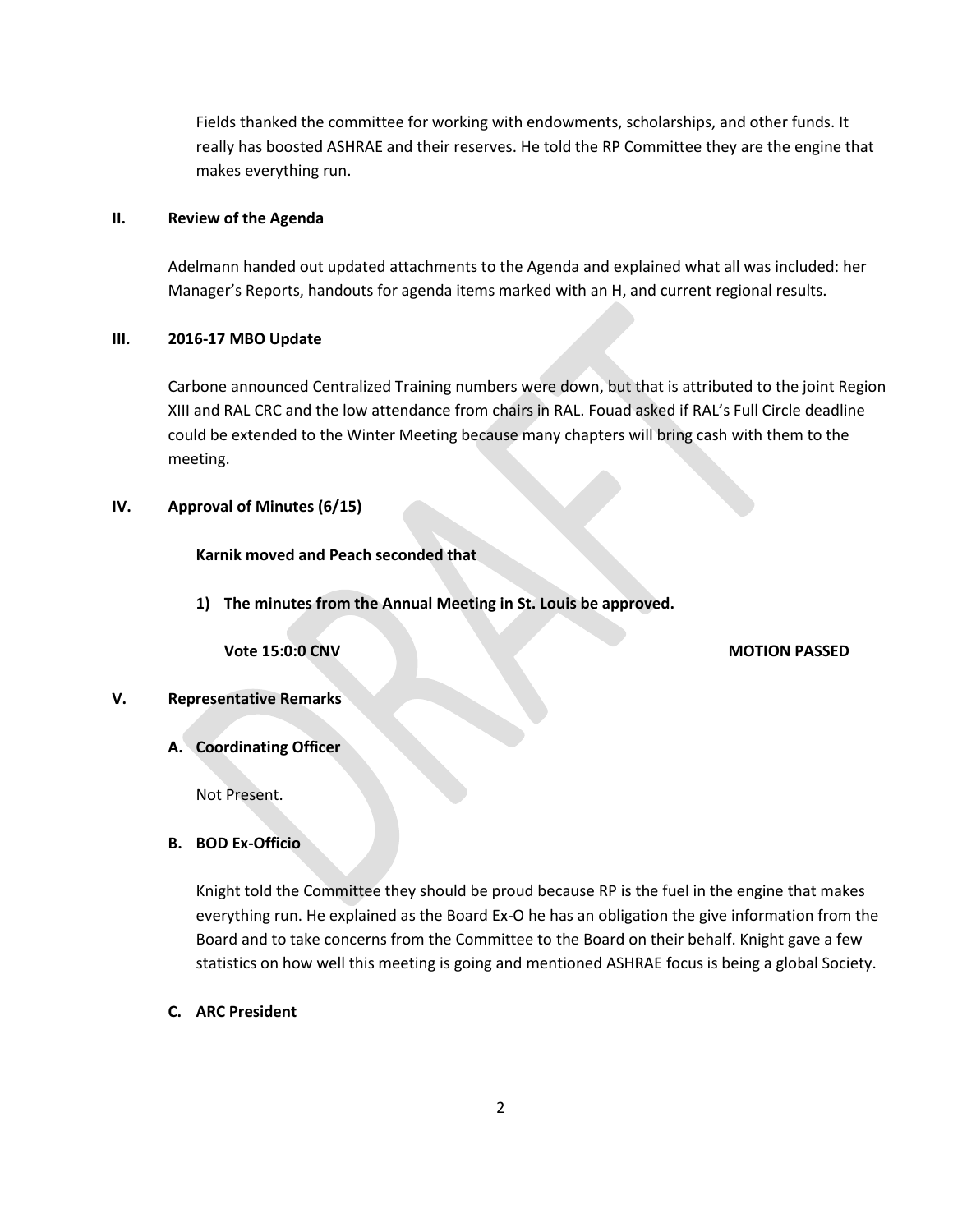Boyce mentioned that in addition to being the President of ARC, he is also a member of the Development Committee. He announced the Development Committee is looking for ways to expend through a Capital Campaign.

### **VI. Review Action Items**

All endowments under \$3,000 that are passed the 3 years and not grandfathered in should be fulfilled by June 30<sup>th</sup>.

Instead of Chapters knowing their RP Chairs by November, they should encourage having co-RP Chairs. After some discussion about adding co-RP Chairs to the PAOE worksheet, Adelmann took an action item to hold a webinar in the Spring for co-RP Chairs.

**AI(1)**

When asked if PAOE points could be given to Chapters that attend the webinar, Adelmann said it is not encouraged to give points for webinar attendance.

### **VII. Council Actions and RP Motions**

None.

### **VIII. ExCom Report**

**i. Highlights & Recommended Actions**

Adelmann announced that Staff took an action item from ExCom to create a flier about Scholarships to drive the message home that Chapters should not put more than half of their funds raised towards Scholarships in an effort to keep the funds balanced with the fund needs. After some discussion, Carbone asked Staff to send the flier about Scholarships to RVCs for approval.

**AI(2)**

Carbone presented a Gifts of Foreign Currency policy to the committee. After a brief discussion about why the clarification was needed,

### **Crowe moved and Fouad seconded that**

**2) The RP Committee accepts the proposed "Gifts of Foreign Currency" portion of the proposed ASHRAE Gift Acceptance Policies and Procedures.**

**Vote 15:0:0 CNV MOTION PASSED**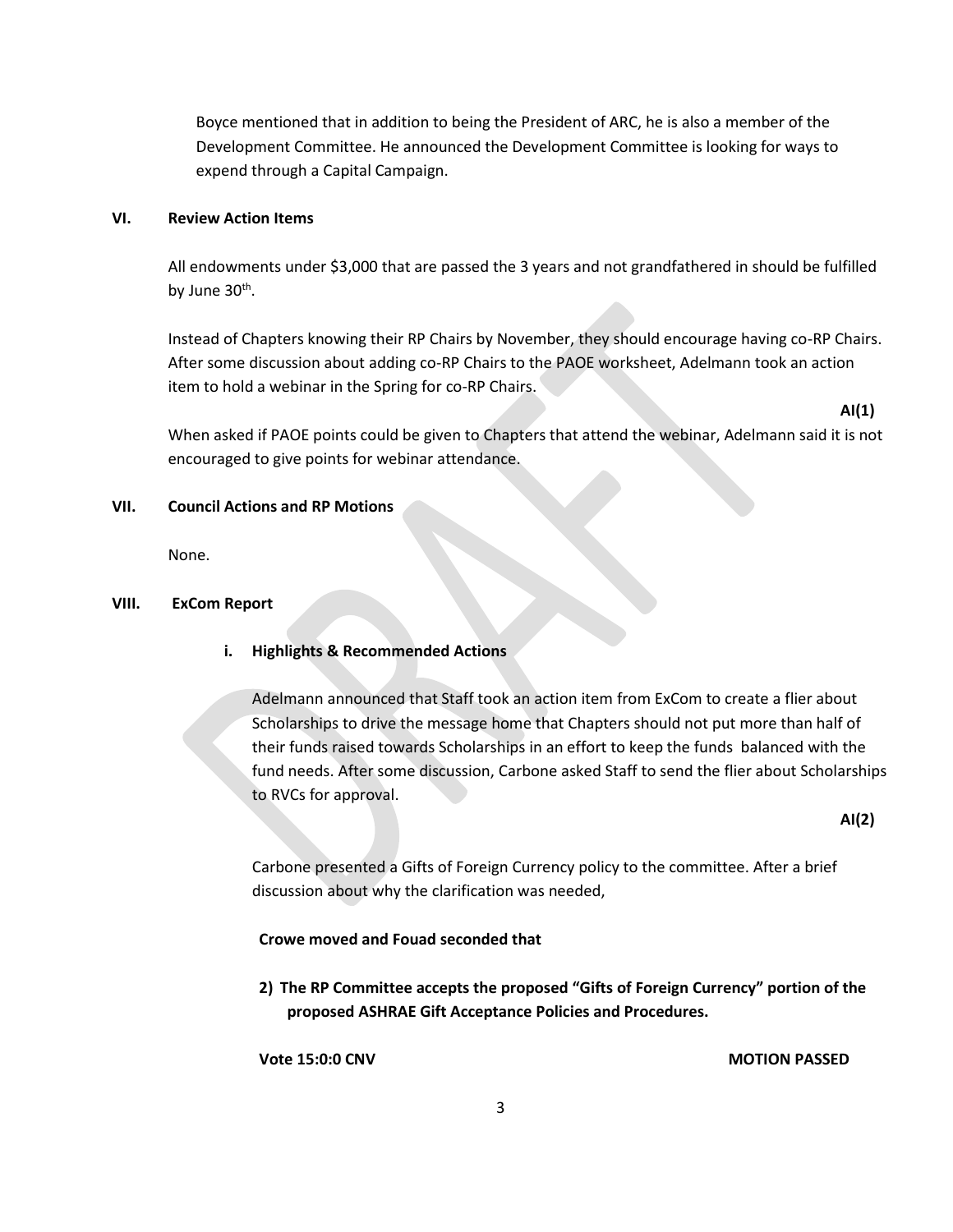### **ii. Collins Award announcement**

ExCom received excellent nominations and thanked the RVCs that submitted a name for their hard work in writing the nominations. After much discussion, Patrick Huang from the Hong Kong Chapter was selected as the 2015-16 Collins Award winner.

### **IX. Primary Business**

### **A. Chapter and Regional Reports**

Region I – Manos mentioned that Central New York was behind due to a scholarship from last year, which is affecting the entire region. However, Gray Metal's Golden Circle donation was moved to the beginning of the campaign so that has helped offset the deficit. 6 chapters attended Centralized Training, but only three attended the CRC.

Region II – Jonkov reported the Region is doing well and every Chapter is on track to exceed goal.

Region III – Karnik reported Lehigh Valley is historically a problem. He was pleased to report that Pittsburgh rebounded nicely after the RP Chair quit. And, Johnstown has already met goal.

Region IV – Rowe reported all chapters in his Region made Full Circle and he is getting a good response from everyone. He mentioned needing to focus in on Atlanta. Rowe also mentioned that Southern Piedmont did not pay the golf course for the tournament last year, meaning they gave \$3,000 extra dollars to RP and needs to take that out of this year's profit.

### **Rowe moved and Armstrong seconded that**

**3) The Southern Piedmont High Five Goal should be lowered \$3,000 to bring it down to \$34,000 due to an overpayment last year.** 

**Vote 15:0:0 CNV MOTION PASSED**

Region V – Kibort reported the Region had 9 out of 12 chapters complete Full Circle.

Region VI – Ama reported her Region is doing well and most of the chapters wait until the last minute to bring in money. All of the chapters were very engaged at the beginning of the year.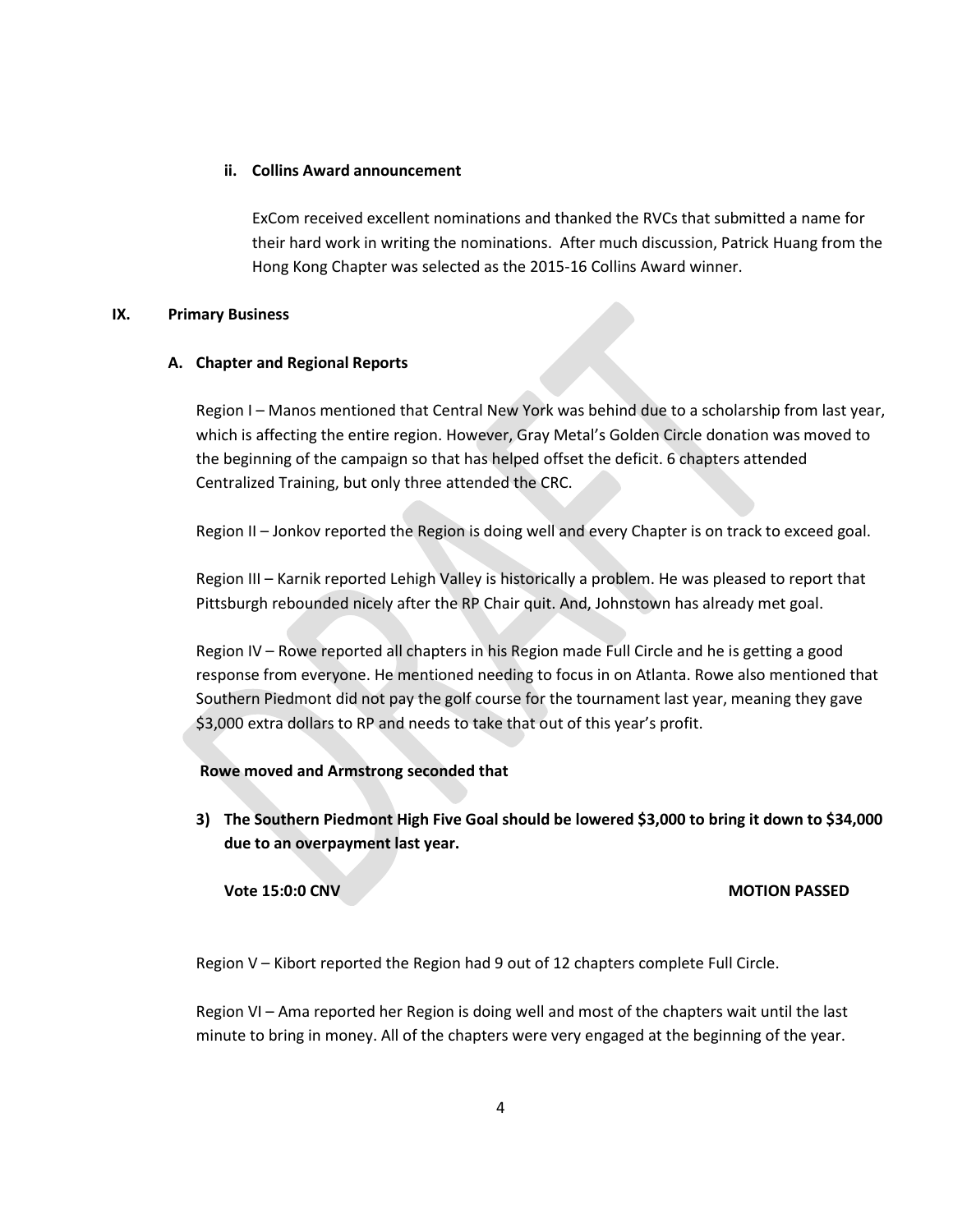Region VII – Peach reported that his Region has 6 chapters that do a stellar job. The other chapters that do not typically perform are already ahead of where they were this time last year.

Region VIII – Donovan reported the goals are large this year and it will require some extra pushing. He is slightly worried about Northeastern Oklahoma, Central Oklahoma, and Austin.

Region IX – No report given as Farrish was not present.

Region X – Alvi reported all the chapters are doing better than they were this time last year as it seems they are more motivated now.

Region XI – Armstrong reported the chapters are doing better than this time last year. Puget Sound is struggling, but they may become a section soon.

Region XII – Hardman reported the Region as a whole is ahead, but some chapters are behind. Central Florida is behind due to the great response to the sustainability project last year. Adelmann asked for him to reach out to LGE and USGBC to see if they can remain Golden or Platinum Circle donors.

Region XIII – Ong reported their Region is doing better than this time last year. He reminded the committee they have three young chapters that will hopefully become more active.

Region At Large – Fouad reported the region is having problems with the contributions from the three sub-regions and he thinks it would be helpful to have RVCs for the sub-regions. He is hopeful the rest of the region will stay on track.

### **B. Manager's Report**

Adelmann mentioned the campaign is down slightly, but encouraged the RVCs to spend time following up with their chapters.

Adelmann explained it was recently discovered that the "R" in RP was still used as both Research and Resource so the Committee needs to decide what the official name will be. After some debate on whether Research or Resource fits better, Fields reminded the committee it is only a ROB change and the committee can still brand themselves how they see fit.

Peach asked Staff to consider using "Research and Educational Resource Development" in promotional items.

**AI(3)**

### **Peach moved and Karnik seconded that**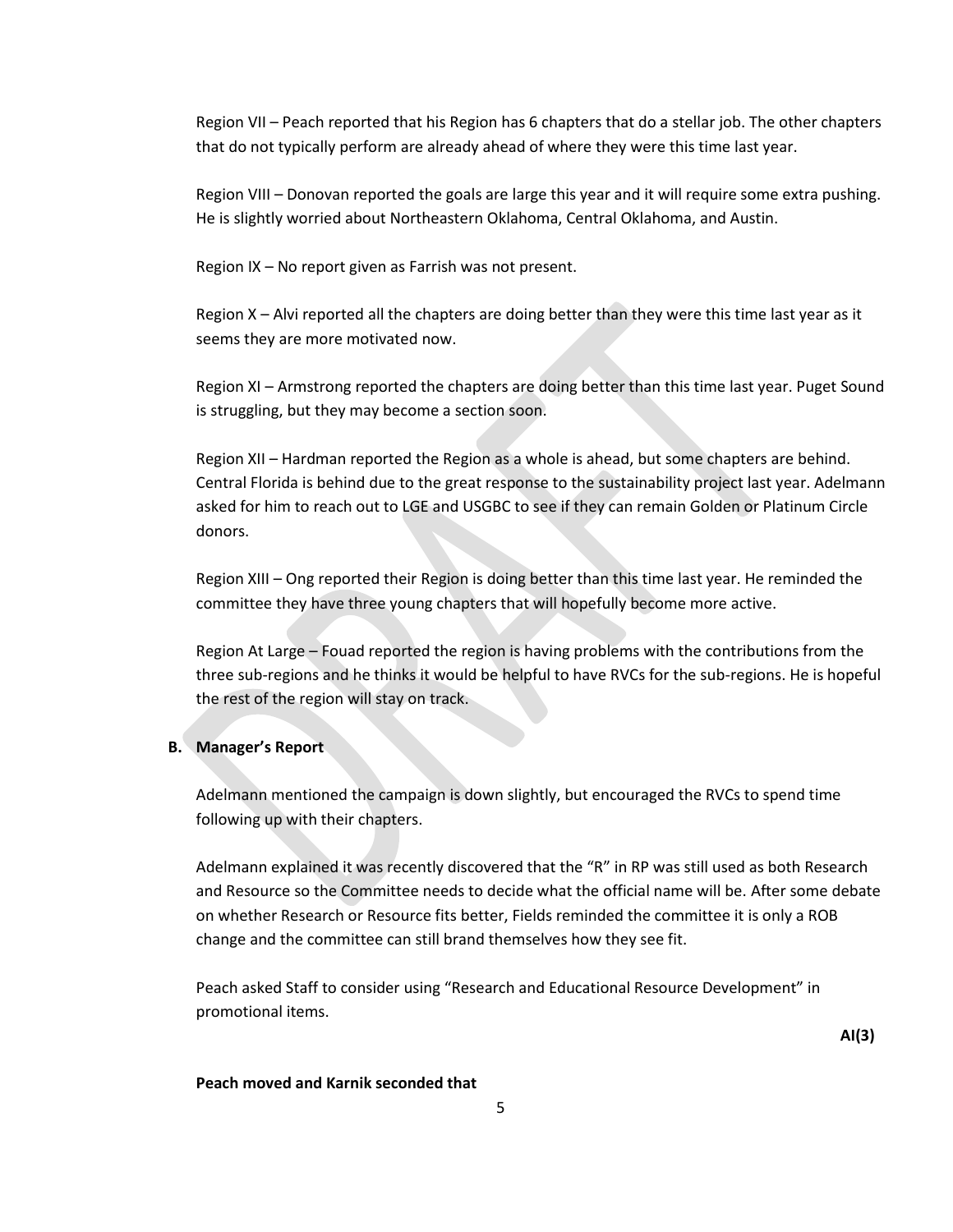**4) The official name of the Committee be changed from either Research or Resource Promotion to simply the RP Committee.**

### **Vote 15:0:0 CNV MOTION PASSED**

Adelmann told the Committee that it was time to select a new industry pioneer for the "Giants in HVAC&R" coin. She presented three possible pioneers: John Gorrie, James Harrison, and Jacob Perkins.

### **Manos moved and Fouad seconded that**

**5) Jacob Perkins will be recognized on the 2016-17 RP Campaign "Giant in HVAC&R" coin, followed by John Gorrie and James Harrison.**

### **Vote 15:0:0 CNV MOTION PASSED**

Lastly, Adelmann asked for ideas for the Donor Steward Postcards that are sent out 3-4 times a year. The ideas given included: office space, hospitals/sick children and indoor air quality, reducing carbon footprint, recovering water (water recycling), sustainability, and a theme of "Advancing the Science of…"

### **C. 2017-18 PAOE Suggestions**

Carbone reviewed the PAOE worksheet for 2017-18. Several changes were suggested.

### **Armstrong moved and Karnik seconded that**

- **6) The following changes be made to the PAOE Spreadsheet:** 
	- **1. Remove the 500 points or any new Golden Circle level or higher investment acquired specifically from manufacturing companies of HVAC&R equipment.**
	- **2. Change the Donor Recognition Deadline from October 31st to October 15th**
	- **3. Change the Scholarship Goal Deadline from October 31st to November 15th to align with Full Circle**
	- **4. Change the Volunteer Committee Deadline from October 31st to October 15th**

**Vote 15:0:0 CNV MOTION PASSED**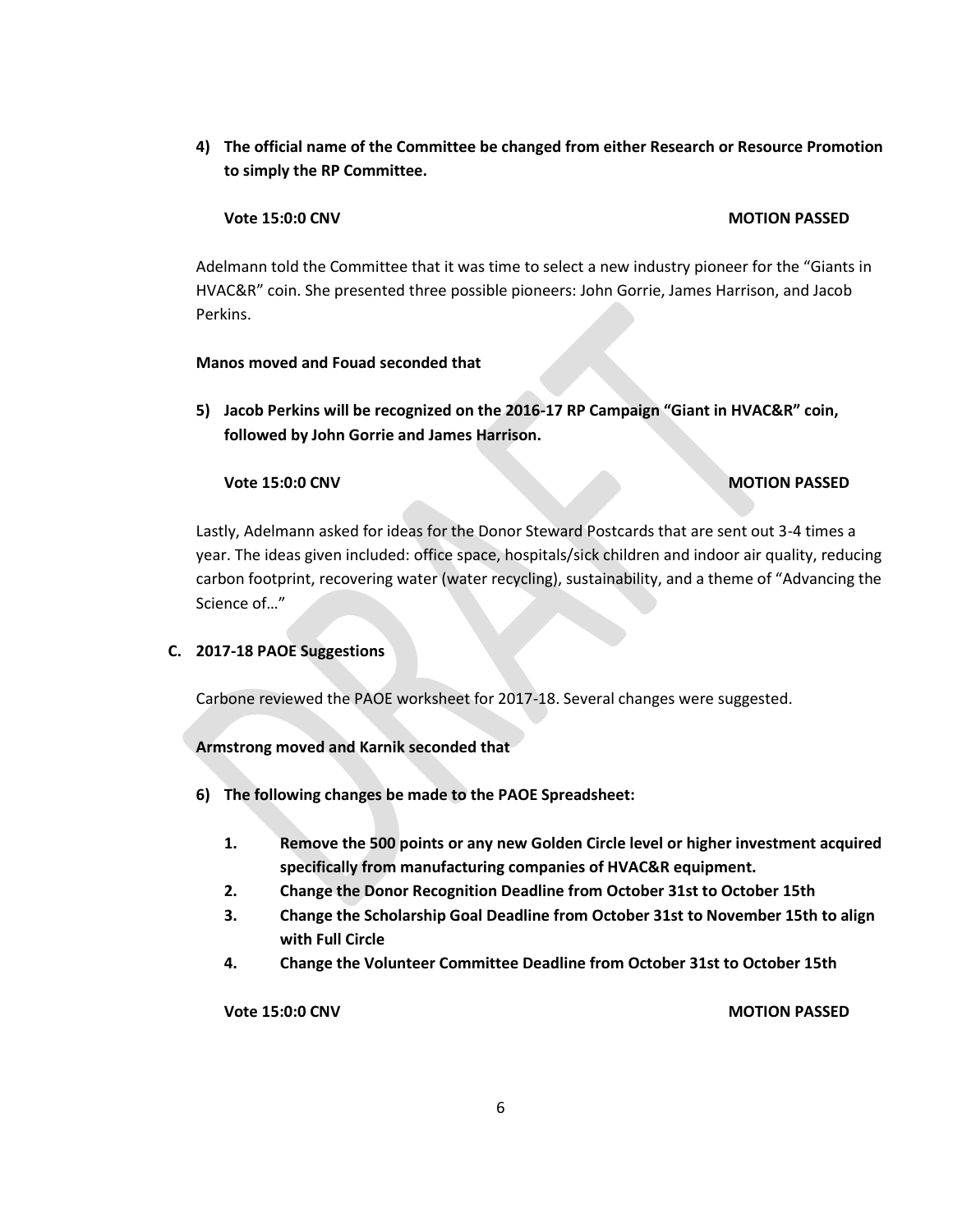RP Staff will make the above changes to the PAOE Criteria.

### **D. 2017-18 Centralized Training Schedule**

Adelmann announced the three Centralized Training dates and times as follows:

July 21-22 – Houston, TX September 8-9 – Chicago, IL September 15-16 – Chicago, IL

She asked each region which Training they would like to attend and the final assignments were:

July 21-22 – VIII, IX, X, XII September 8-9 – I, V, VI, XI September 15-16 – II, III, IV, VII

### **X. New Business**

### **A. RVC Talking Points**

No comments, questions, or concerns were given by the RVCs.

### **XI. Wrap-Up**

### **A. President's Luncheon RVC Assignments**

Adelmann asked for RVCs to volunteer to join RP at the reserved tables at the President's Lunch on Monday. After a show of hands, information was given on when to show up and what needed to be done at lunch. Those committed are all of ExCom, Karnik, Rowe, Armstrong, and Hardman.

### **B. Next meeting date – Long Beach – June 24th**

Adelmann reminded the Committee that ExCom will meet from 9 AM  $-$  12 Noon on Friday the 23<sup>rd</sup> and then RVCs will have training from 1:30 – 4 PM. There will be a Friday Night Dinner, location to be determined. Additionally, the main committee meeting will be from 7:30 AM - 1 PM on the 24<sup>th</sup>.

The meeting was adjourned at 12:18 PM.

**(AI4)**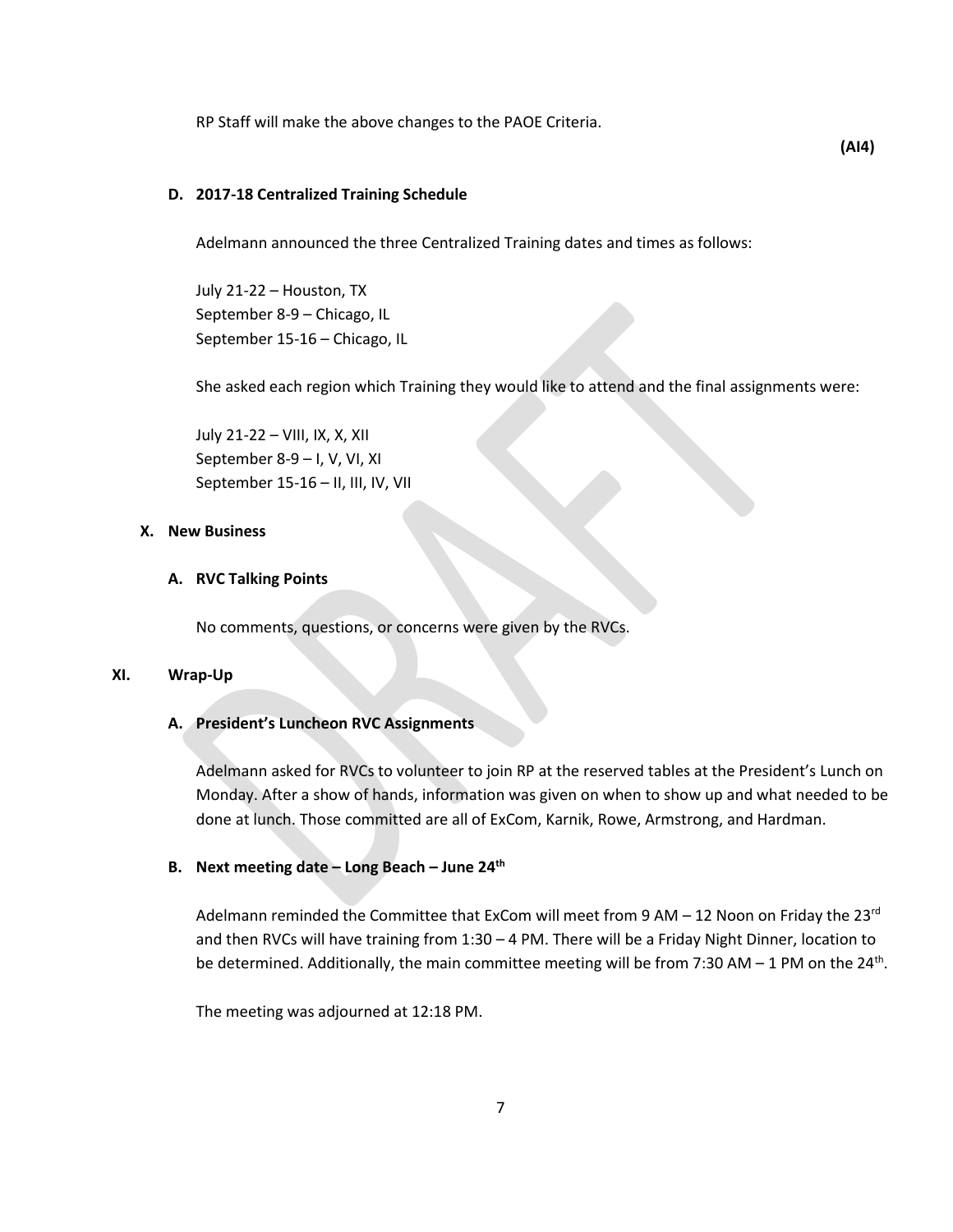### **Motions**

# RP *Committee* Winter Meeting – Las Vegas January 28, 2017

# No. – Pg. Motion 1 – 2 that the minutes from the Annual Meeting in St. Louis be approved 2 – 3 that the RP Committee accepts the proposed "Gifts of Foreign Currency" portion of the proposed ASHRAE Gift Acceptance Policies and Procedures. 3 – 4 the Southern Piedmont High Five Goal should be lowered \$3,000 to bring it down to \$34,000 due to an overpayment last year. 4 – 5 that the official name of the Committee be changed from either Research or Resource Promotion to simply the RP Committee. 5 – 6 that Jacob Perkins will be recognized on the 2016-17 RP Campaign "Giant in HVAC&R" coin, followed by John Gorrie and James Harrison. 6 – 6 that the following changes be made to the PAOE Spreadsheet: 1. Remove the 500 points or any new Golden Circle level or higher investment acquired specifically from manufacturing companies of HVAC&R equipment. 2. Change the Donor Recognition Deadline from October 31st to October 15th 3. Change the Scholarship Goal Deadline from October 31st to November 15th to align with Full Circle 4. Change the Volunteer Committee Deadline from October 31st to October 15th